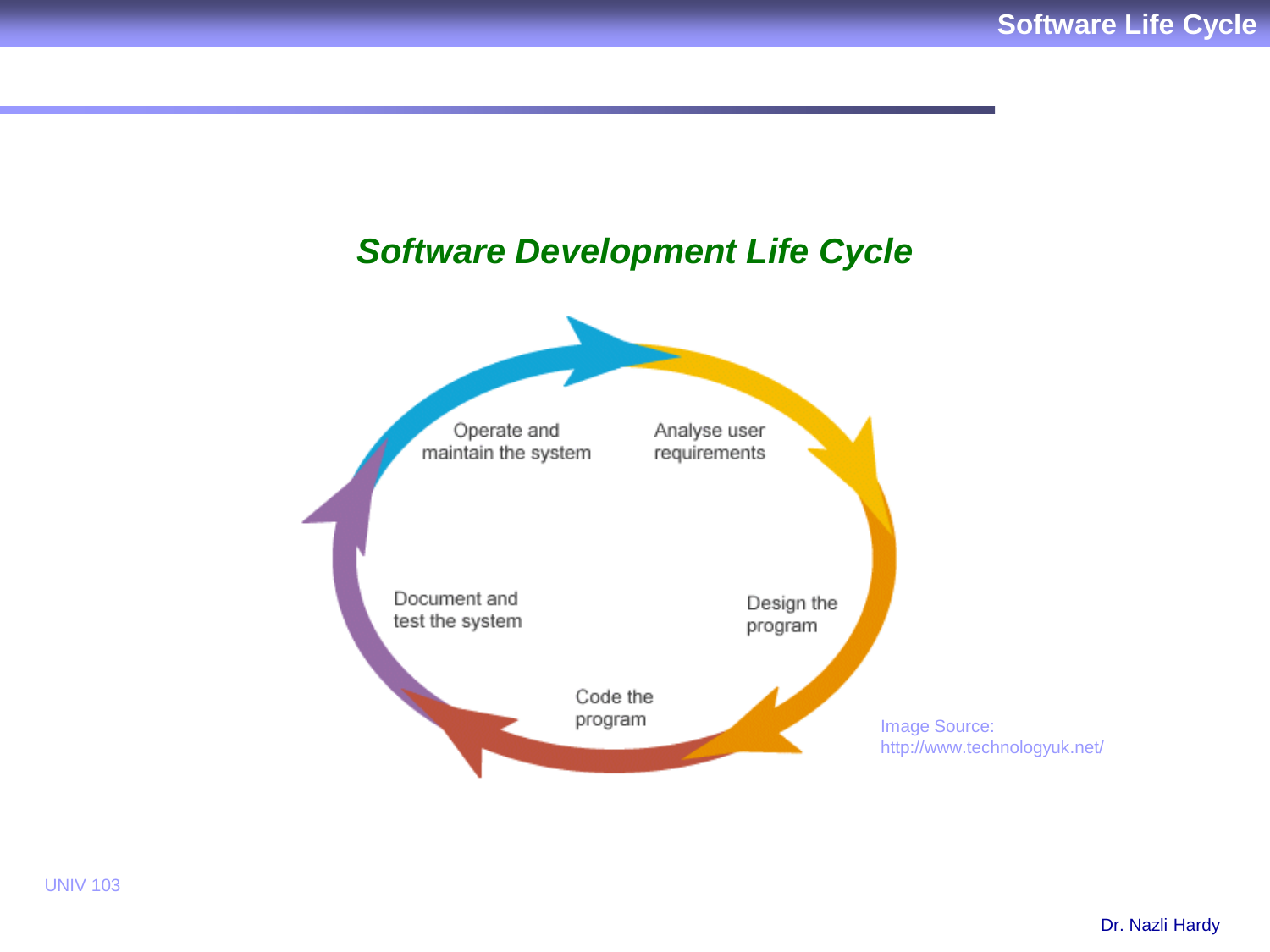# *Overview*

- **Software Development**
- **Phases of Software Development**
- **Aspects of Software Quality**
- **Some Additional Online Resources**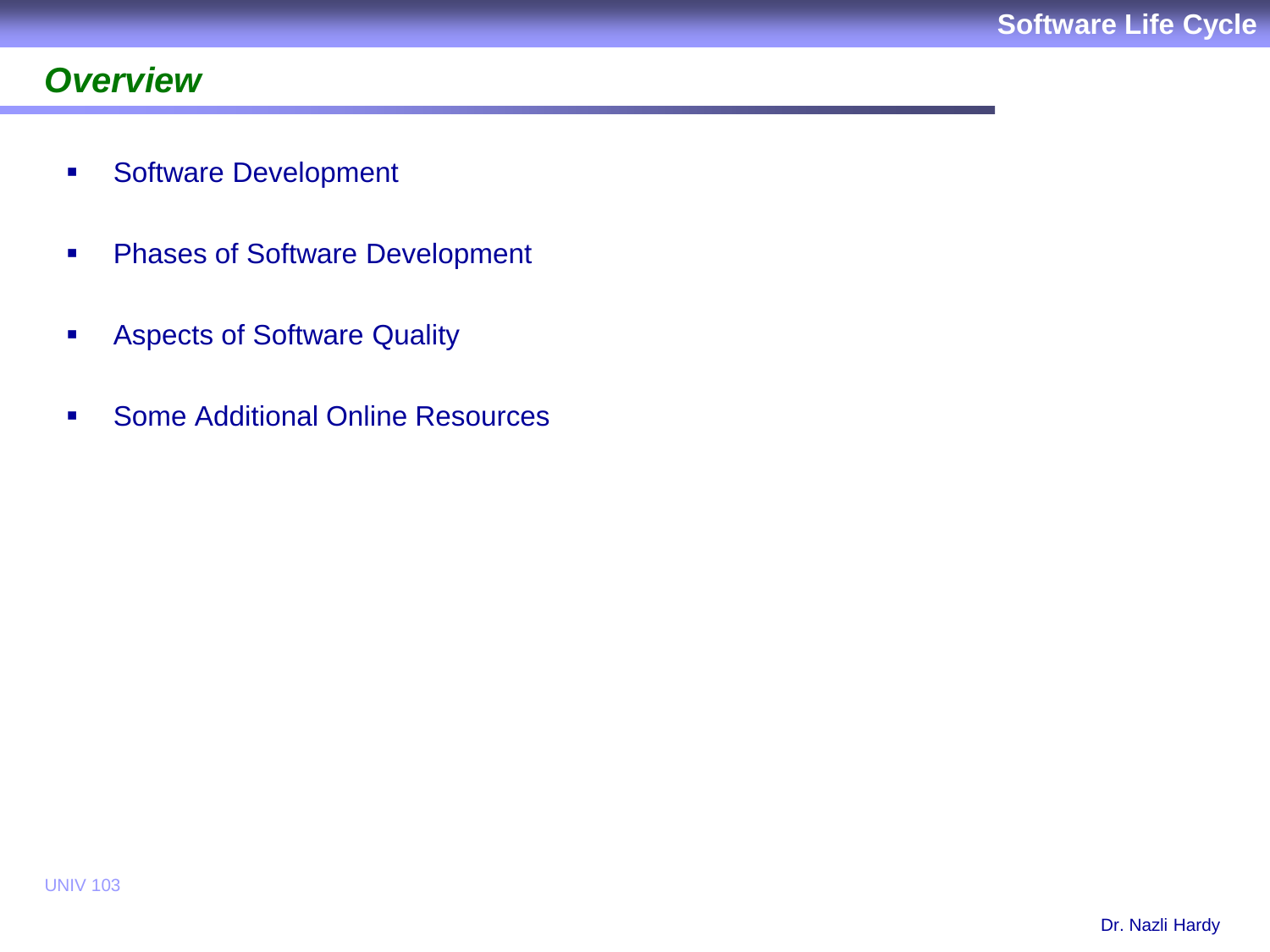#### *Software Development*

- **Software Engineering**: study of the techniques and theory that support the development of high-quality software
- We have an entire course on this ...
- **End result: we are looking to meet the needs of the:** 
	- $\triangleright$  client (person or organization)
	- $\triangleright$  user (the people using the software)
- Why is this important for us in UNIV 103

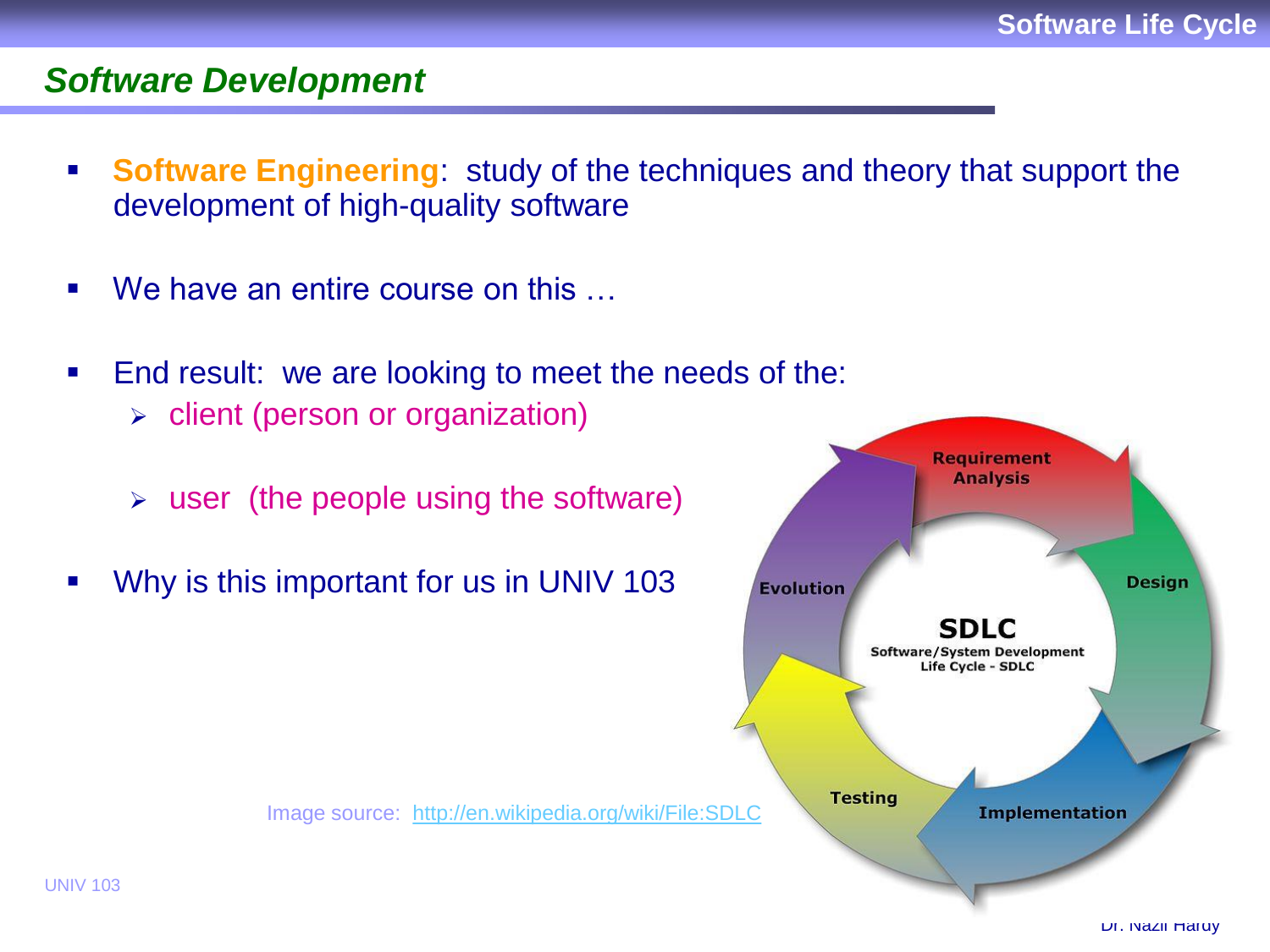### *Phases of Software / Systems Development Life Cycle (SDLC)*

- Here is a typical list of what you are responsible for as a software developer: at some point you will be involved in some or all aspects of this development …
- Specification of the task it doesn't help if you are solving the wrong problem
- **Design of a solution**
- Implementation of the solution i.e. the code
- **Testing and Analysis of the solution** 
	- A **unit test** checks to see if a method works as expected all by itself.
	- An **integration test** checks to see if a method works in combination with other methods – and test for any undesirable side effects
- **Debugging**
- Maintenance and evolution of the system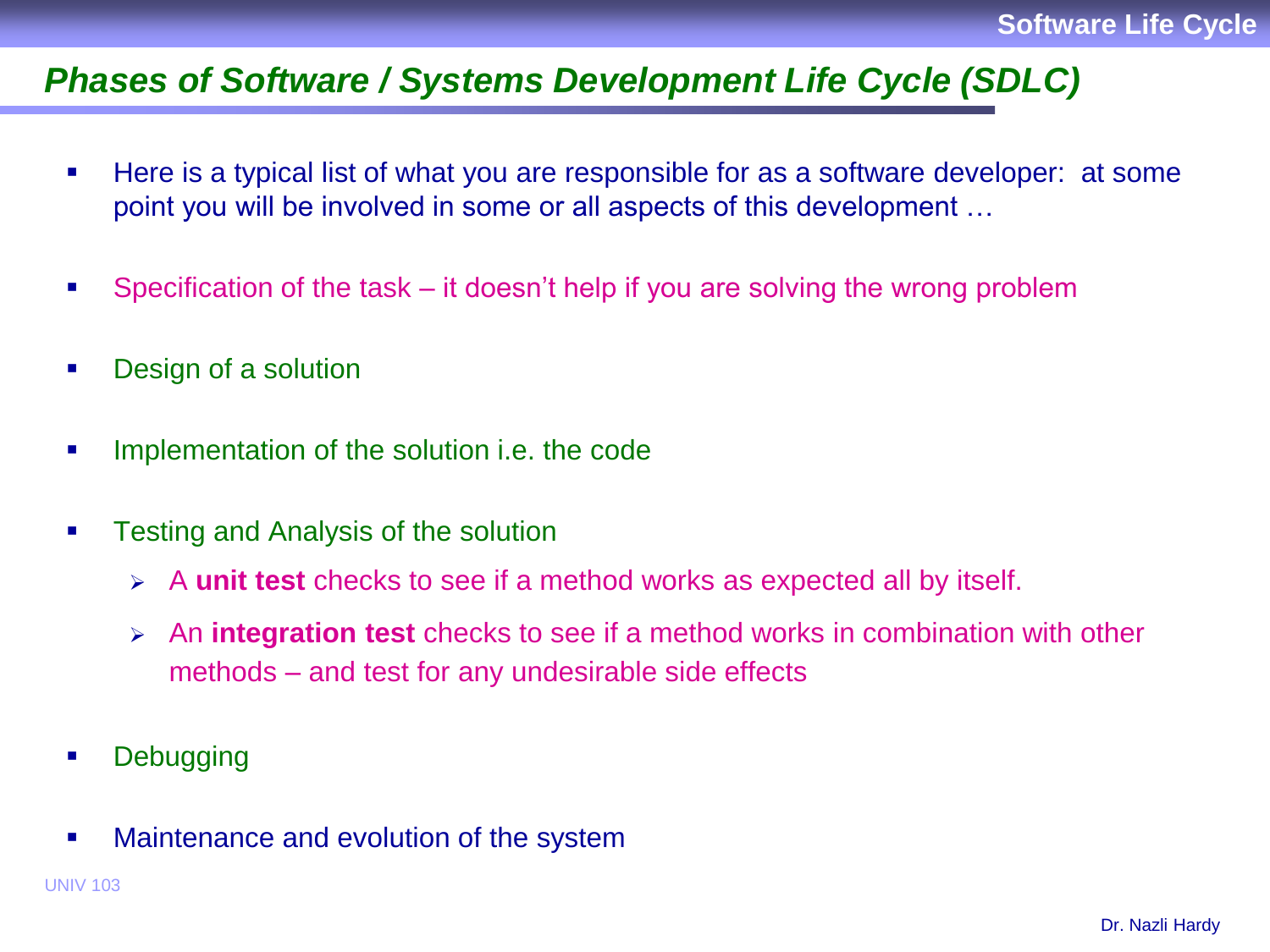# SDLC - arrows ....



**UNIV 103**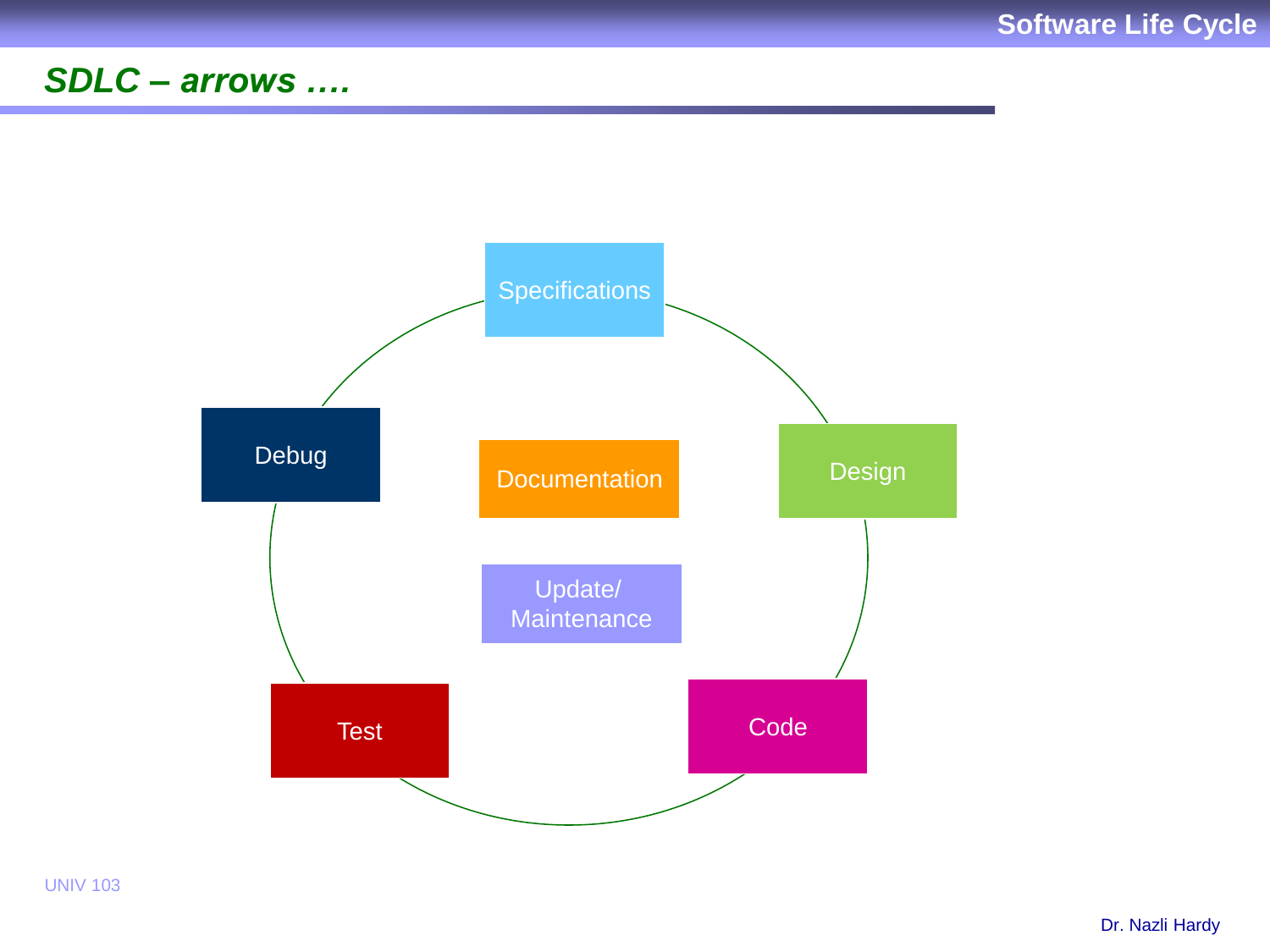### *Phases of Software Development: Design*

"*You've got to be very careful if you don't know where you're going, because you might not get there." ~ Yogi Berra*

- There are different techniques to design methods/ solutions for new software, e.g.
	- $\triangleright$  top-down
	- $\triangleright$  bottom-up
- Common tools for computer scientists and engineers include:
	- $\triangleright$  flowcharts,
	- pseudocode
- Objects are chosen from
	- $\triangleright$  libraries or
	- $\triangleright$  methods for new objects must be implemented.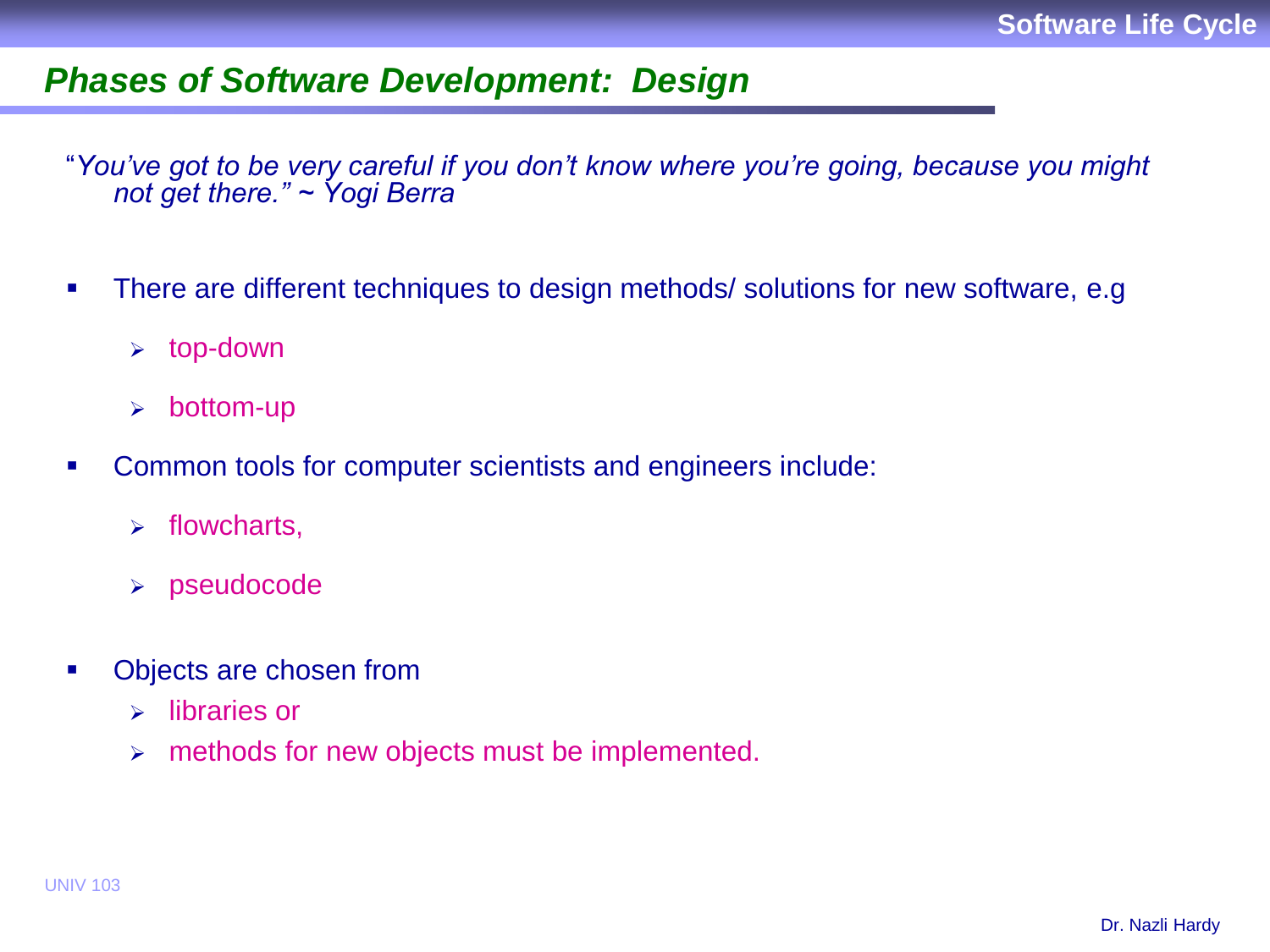### *Phases of Software Development: Code*

• ... and only then do you begin to code

#### Lifelong Resources

- Best practices you are learning in all your classes
- Always be on the lookout for additional resources e.g.
	- $\triangleright$  established forums (specific forums for specific aspects of CS)
	- $\triangleright$  reference books (look through reviews)
		- [The Mythical Man-Month: Essays on Software Engineering](http://www.amazon.com/Mythical-Man-Month-Software-Engineering-Anniversary/dp/0201835959)
	- $\triangleright$  free online books/ white papers
	- $\triangleright$  ACM
	- $>$  IEEE
- The clearer your understanding of the problem or specification/ the better your design will be/ and the better your coding will be ... the better the ...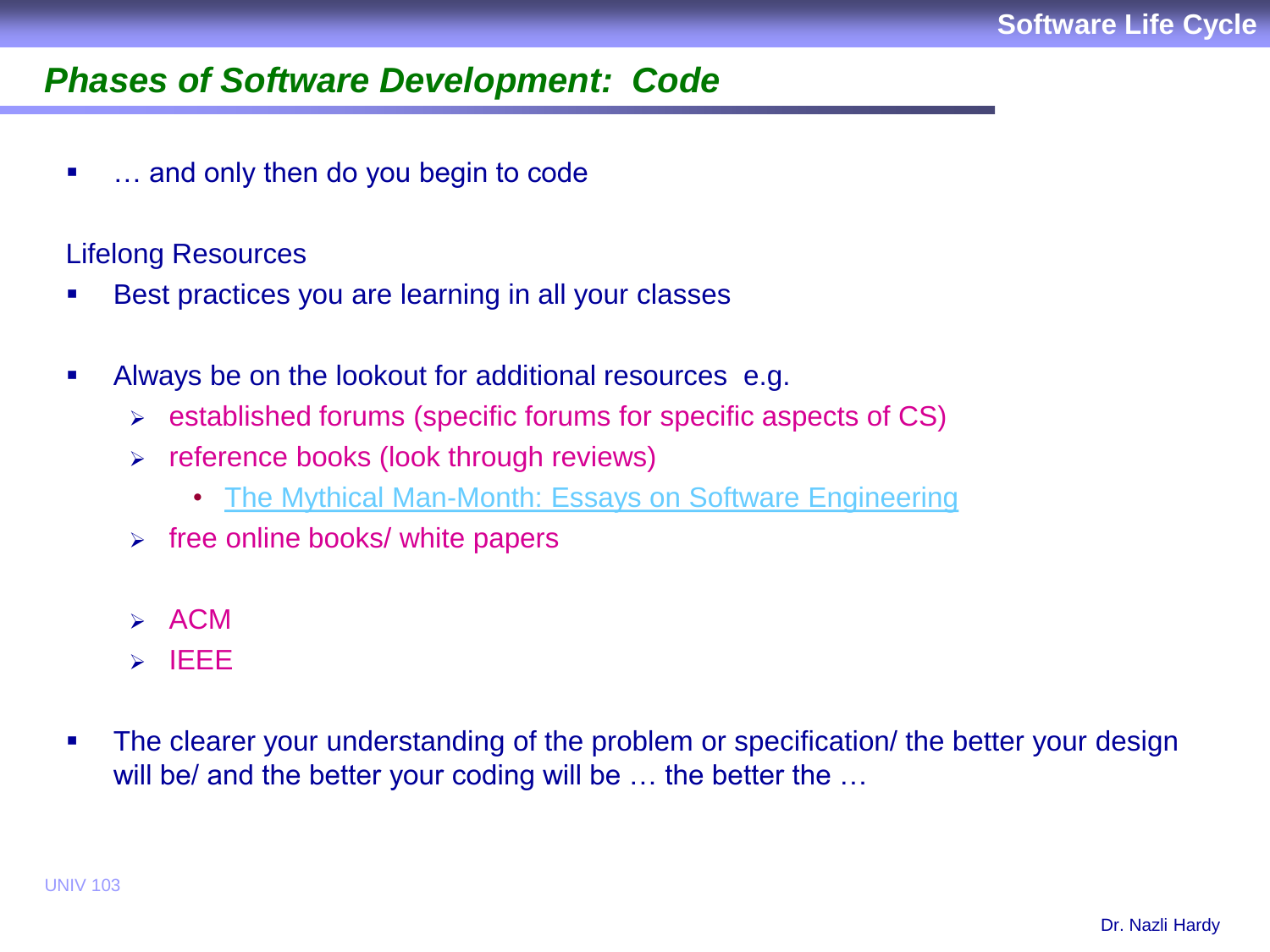# *Phases of Software Development: Documentation*

**Throughout the entire process ...**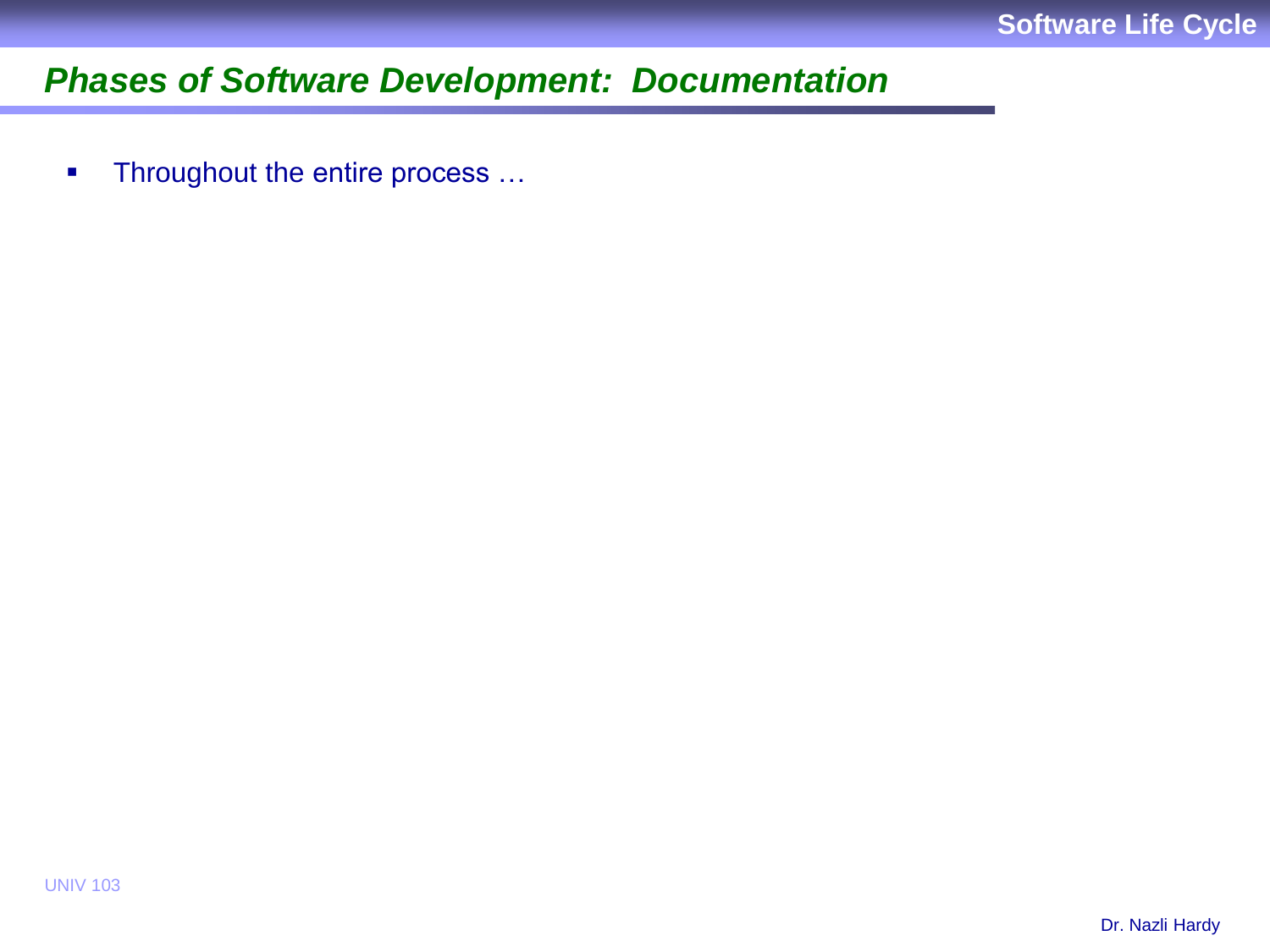# *Aspects of Software Quality: endgame is a quality product*

| <b>Quality Characteristic</b> | <b>Description</b>                                                                                     |
|-------------------------------|--------------------------------------------------------------------------------------------------------|
| Correctness                   | The degree to which software adheres to its specific<br>requirements.                                  |
| Reliability                   | The frequency and criticality of software failure.                                                     |
| <b>Robustness</b>             | The degree to which erroneous situations are handled<br>gracefully.                                    |
| Usability                     | The ease with which users can learn and execute tasks<br>within the software.                          |
| Maintainability               | The ease with which changes can be made to the<br>software.                                            |
| Reusability                   | The ease with which software components can be<br>reused in the development of other software systems. |
| Portability                   | The ease with which software components can be<br>used in multiple computer environments.              |
| Efficiency                    | The degree to which the software fulfills its purpose<br>without wasting resources.                    |

FIGURE 1.1 Aspects of software quality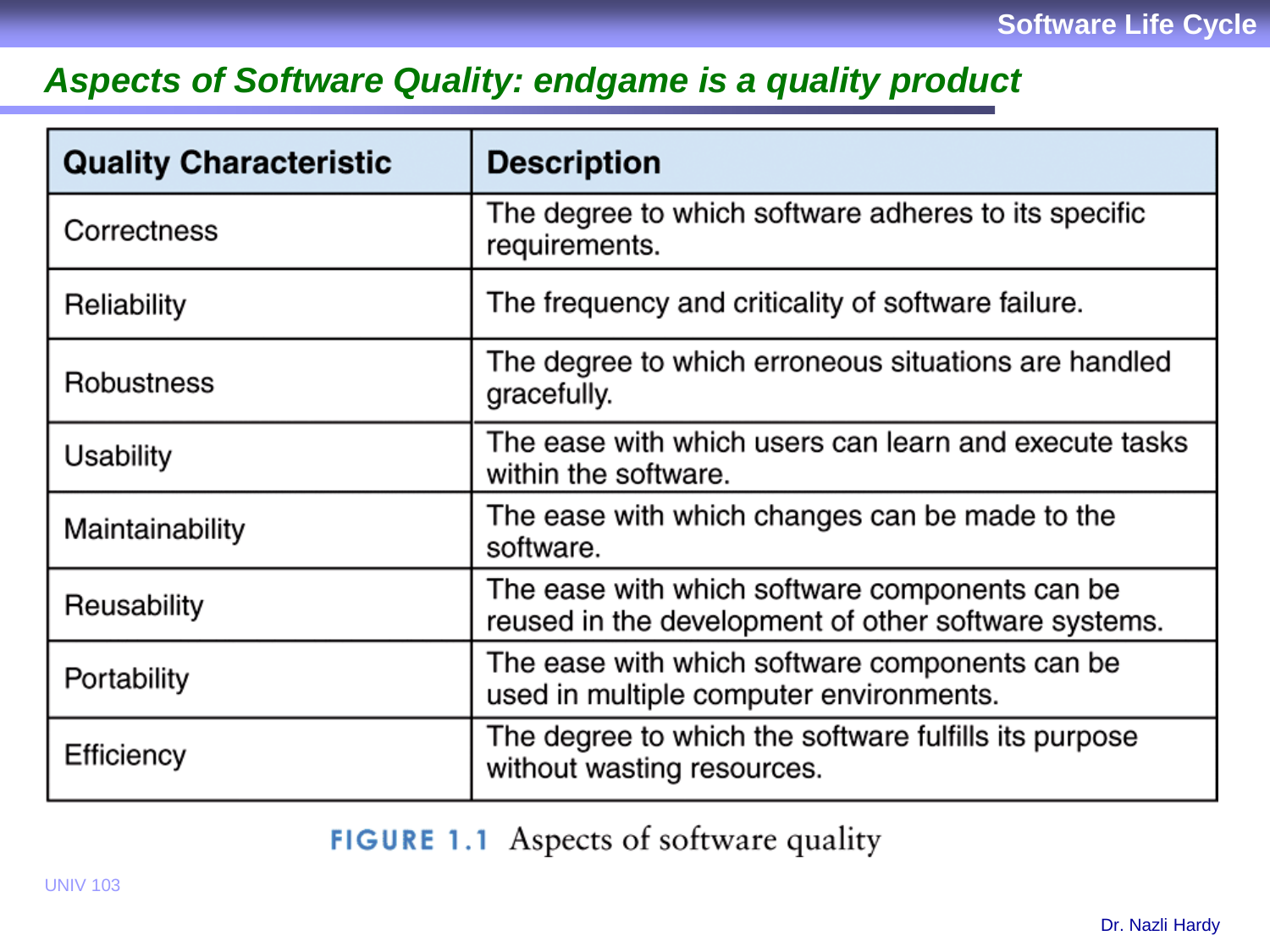

How the customer explained it



How the Project Leader understood it



How the Analyst designed it



How the Programmer wrote it



How the Business Consultant described it





What operations installed



How the customer was billed



How it was supported



What the customer really needed